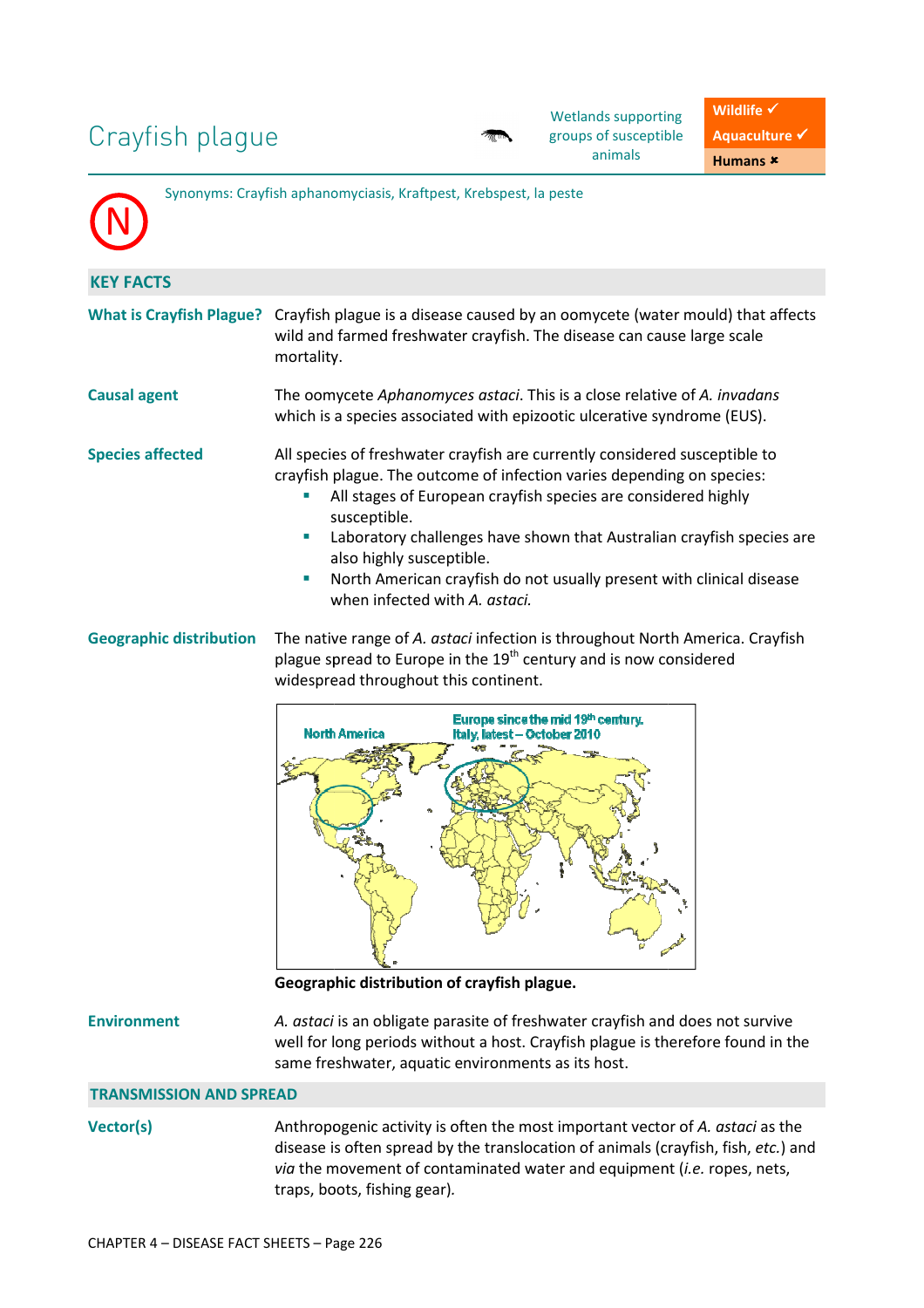| <b>How is the disease</b><br>transmitted to animals?                | Transmission of the disease is primarily via the motile zoospores of A. astaci<br>which have been shown to actively swim towards crayfish. Zoospores are also<br>spread via flowing water, infected crayfish and less commonly by migratory<br>and/or translocated fish.                                                                                                                                                                                                                                                                                                                                                                                                                                         |  |  |
|---------------------------------------------------------------------|------------------------------------------------------------------------------------------------------------------------------------------------------------------------------------------------------------------------------------------------------------------------------------------------------------------------------------------------------------------------------------------------------------------------------------------------------------------------------------------------------------------------------------------------------------------------------------------------------------------------------------------------------------------------------------------------------------------|--|--|
| <b>How does the disease</b><br>spread between groups<br>of animals? | Introductions of North American crayfish (directly into the wild or into fish<br>farms, from which escapes occurred) are believed to have initially spread<br>crayfish plague to Europe.                                                                                                                                                                                                                                                                                                                                                                                                                                                                                                                         |  |  |
|                                                                     | The disease is spread to naïve crayfish populations by:<br>the expansion of invasive, plague-carrying crayfish (e.g. signal crayfish<br>Pacifastacus leniusculus)<br>accidental releases of North American crayfish<br>I.<br>transmission from infected native crayfish<br>ш<br>viable zoospores (in water, on fish skin, or on contaminated equipment).<br>×,                                                                                                                                                                                                                                                                                                                                                   |  |  |
|                                                                     | Other wildlife (e.g. otter, mink and heron) that can spread Infected crayfish to<br>uncontaminated water bodies.                                                                                                                                                                                                                                                                                                                                                                                                                                                                                                                                                                                                 |  |  |
| <b>How is the disease</b><br>transmitted to humans?                 | A. astaci does not have any human health implications.                                                                                                                                                                                                                                                                                                                                                                                                                                                                                                                                                                                                                                                           |  |  |
| <b>IDENTIFICATION AND RESPONSE</b>                                  |                                                                                                                                                                                                                                                                                                                                                                                                                                                                                                                                                                                                                                                                                                                  |  |  |
| <b>Field signs</b>                                                  | When the infection first reaches a naïve population of highly susceptible<br>crayfish species, high levels of mortality are usually observed within a short<br>space of time.                                                                                                                                                                                                                                                                                                                                                                                                                                                                                                                                    |  |  |
|                                                                     | Initial field signs of crayfish plague include:<br>presence of a number of crayfish during daytime (they are normally<br>I.<br>nocturnal)<br>crayfish in open water with unsteady, uncoordinated movements<br>$\mathcal{L}_{\mathcal{A}}$<br>crayfish falling over and unable to right themselves<br>$\mathcal{L}_{\mathcal{A}}$<br>weakened rapid tail escape response<br>×<br>numerous dead or weak crayfish in water bodies and water courses at<br>×<br>the time of initial outbreak.                                                                                                                                                                                                                        |  |  |
|                                                                     | Note that there is no other disease, or pollution effect, that can cause total<br>mortality of crayfish but leave all other animals in the same water unharmed.<br>Clinical signs of crayfish plague are complicated. They depend on<br>environmental conditions, number of zoospores and the density of<br>susceptible crayfish in the area. Clinical signs can include:<br>fungal growth on the soft parts of the shell<br>brown or black spots on the carapace<br>ш<br>white necrotic musculature in the tail<br>ш<br>black lines on the soft shell underneath the tail<br>×<br>blackening of most of the shell in chronically infected individuals<br>×<br>death (within weeks in susceptible species).<br>ш |  |  |
| <b>Recommended action if</b><br>suspected                           | Contact and seek assistance from appropriate animal health professionals.<br>Crayfish plague is a notifiable disease and must be reported to local and<br>national authorities and the OIE.                                                                                                                                                                                                                                                                                                                                                                                                                                                                                                                      |  |  |
|                                                                     | If crayfish plague is suspected take note of simple observations such as:<br>abnormal behaviour of crayfish<br>date and time of observed outbreaks<br>п                                                                                                                                                                                                                                                                                                                                                                                                                                                                                                                                                          |  |  |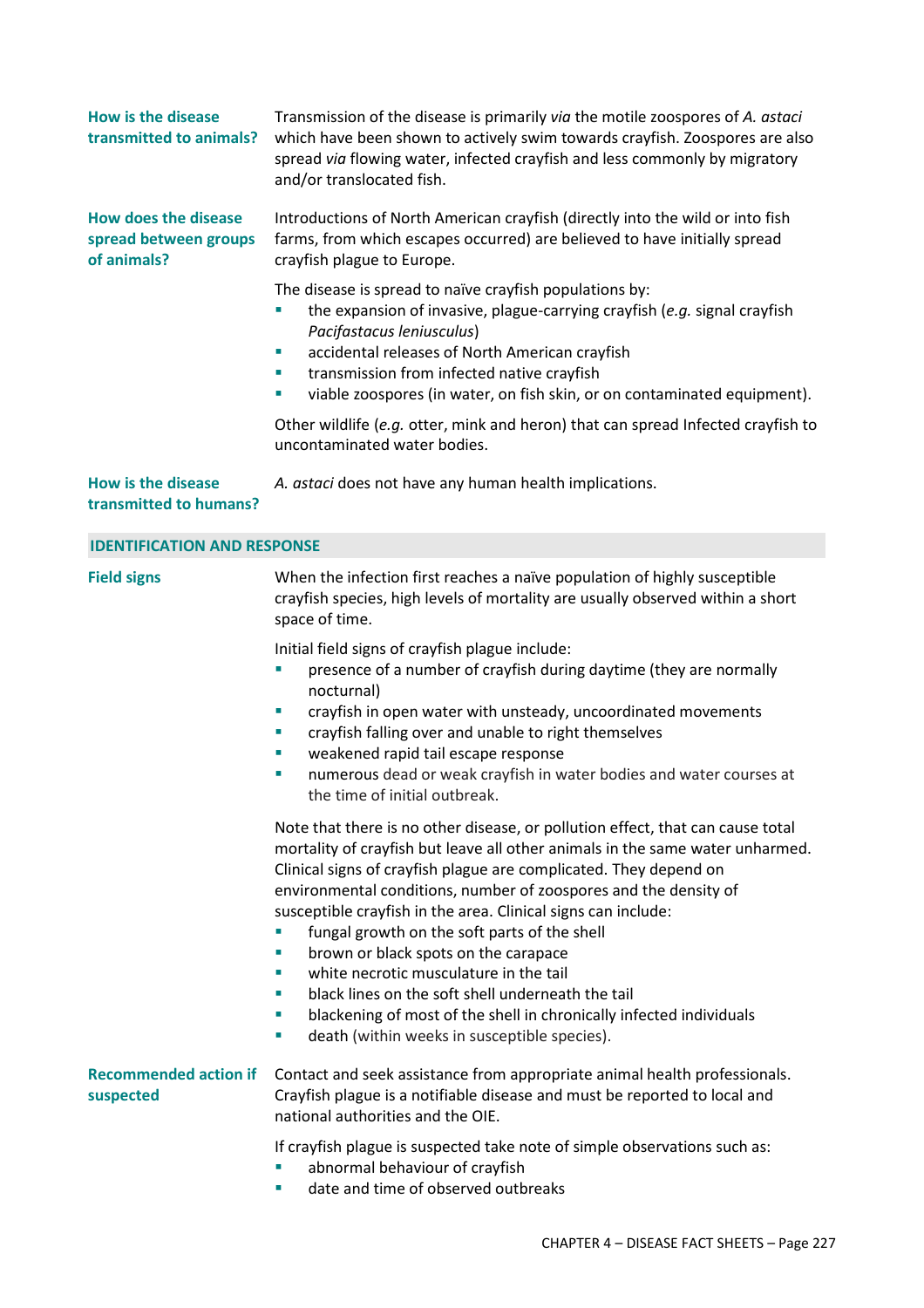- species of crayfish affected and estimate of mortalities
- pattern of mortality (small number of crayfish dying every day, large number of crayfish dying at one time, *etc.*)
- any unusual events.

Guidance should be sought before collecting any samples.

**Diagnosis** A confirmation of crayfish plague can be attained by molecular diagnostic tests (PCR, DNA sequencing). Isolation, confirmed by PCR and sequence analysis or bioassay, can be attempted. Note that isolation is only successful before or within 12 hours of the death of infected crayfish.

### **PREVENTION AND CONTROL IN WETLANDS**

**Environment** There is presently no practical way of eradicating crayfish plague or infected crayfish from a large or complex wetland system, although chemical eradication has proved an effective control mechanism in some smaller, closed water-bodies. Usually, the only effective way of preventing further spread and maintenance of crayfish plague is to control the spread of North American carrier crayfish. Emphasis should be placed on measures preventing future introductions of non-native or infected crayfish to unaffected waterbodies.

> North American crayfish have been used in various European countries to replace the lost stocks of native crayfish. This is *not* recommended as restocking with North American crayfish can further the spread of *A. astaci*. Given the high reproductive rates and the tendency of several North American crayfish species to colonise new habitats, restocking with North American crayfish species would also largely prevent the re-establishment of native crayfish species.

**Aquaculture** As above, actions should be directed at preventing the introduction of crayfish plague, as subsequent control can be very difficult.

- Movement of **water** or any **equipment** from affected to unaffected watersheds should be avoided or undertaken with disinfection precautions.
- Sodium hypochlorite and iodophores should be used to **disinfect equipment** and equipment should dried thoroughly (>24 hours).

If a **new crayfish farm** for a highly susceptible species is being planned, investigate whether North American crayfish species are:

- in the **vicinity** of the planned site; or
- present **upstream** (if North American crayfish are present, it is high likely that susceptible farmed crayfish will eventually become infected).

On an **established crayfish farm** (containing highly susceptible species), the following recommendations should be followed to avoid the introduction of *A. astaci* onto the site:

- Prevent movements of potentially infected live or dead crayfish.
- Prevent movements of potentially contaminated water, equipment or any other item that might carry *A. astaci* from an infected to an uninfected site.
- If fish transfers are to be undertaken, these must not come from streams or other waters that harbour potentially infected crayfish.
- Do not bring North American crayfish onto the site.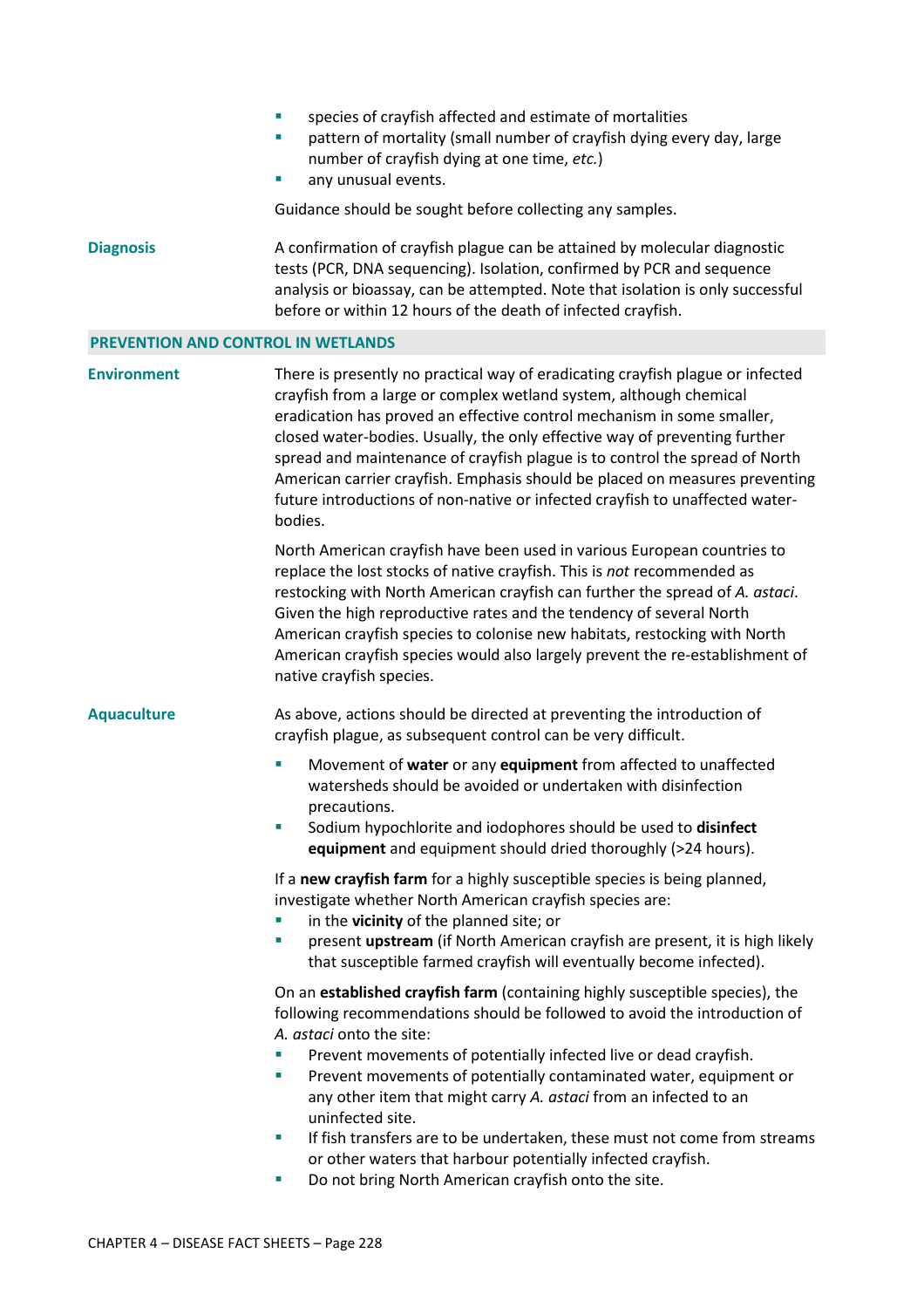|                                               | Do not use fish obtained from unknown freshwater sources, sources<br>$\blacksquare$<br>where North American crayfish may be present, or from sources where a<br>current outbreak of crayfish plague may be taking place.<br>Do not use fish as bait or feed for crayfish, unless they have been subject<br>a.<br>to a temperature treatment that will kill A. astaci.<br>Disinfect any equipment that is brought onto the site.<br>$\mathcal{L}_{\mathcal{A}}$<br>Follow general biosecurity measures (e.g. controlled access to premises,<br>$\overline{\phantom{a}}$<br>disinfection of boots, investigation of mortalities if they occur).<br>Conduct a risk analysis when making decisions to introduce live animals<br>$\overline{\phantom{a}}$<br>(crayfish, fish); introduce live animals only from sources known to be free<br>of crayfish plague. |  |  |
|-----------------------------------------------|------------------------------------------------------------------------------------------------------------------------------------------------------------------------------------------------------------------------------------------------------------------------------------------------------------------------------------------------------------------------------------------------------------------------------------------------------------------------------------------------------------------------------------------------------------------------------------------------------------------------------------------------------------------------------------------------------------------------------------------------------------------------------------------------------------------------------------------------------------|--|--|
| <b>Wildlife</b>                               | Contact between wildlife and aquaculture facilities should be minimised<br>wherever possible.                                                                                                                                                                                                                                                                                                                                                                                                                                                                                                                                                                                                                                                                                                                                                              |  |  |
| <b>Humans</b>                                 | Humans should make sure that they follow the guidelines described above to<br>ensure that they do not move infectious agents or non-native crayfish to<br>previously uninfected areas.                                                                                                                                                                                                                                                                                                                                                                                                                                                                                                                                                                                                                                                                     |  |  |
| <b>IMPORTANCE</b>                             |                                                                                                                                                                                                                                                                                                                                                                                                                                                                                                                                                                                                                                                                                                                                                                                                                                                            |  |  |
| <b>Effect on wildlife</b>                     | The spread of crayfish plague in Europe has resulted in the reduction of native<br>European crayfish species. In the 125 years that crayfish plague has been<br>recognised in Europe, no evidence of resistant populations of European<br>crayfish has been found.                                                                                                                                                                                                                                                                                                                                                                                                                                                                                                                                                                                         |  |  |
|                                               | Although A. astaci does not directly affect biota other than the crayfish, the<br>reduction of native crayfish species may indirectly affect the ecology of a<br>wetland system.                                                                                                                                                                                                                                                                                                                                                                                                                                                                                                                                                                                                                                                                           |  |  |
| <b>Effect on aquaculture</b><br>and fisheries | Large losses to fish farmers and fishermen through mortalities of crayfish.                                                                                                                                                                                                                                                                                                                                                                                                                                                                                                                                                                                                                                                                                                                                                                                |  |  |
| <b>Effect on humans</b>                       | The agent causing crayfish plague has no direct human health implications.                                                                                                                                                                                                                                                                                                                                                                                                                                                                                                                                                                                                                                                                                                                                                                                 |  |  |
| <b>Economic importance</b>                    | Crayfish plague has caused significant financial damages to those who run<br>crayfish farms and others who rely on catching in the natural water bodies for<br>income.                                                                                                                                                                                                                                                                                                                                                                                                                                                                                                                                                                                                                                                                                     |  |  |